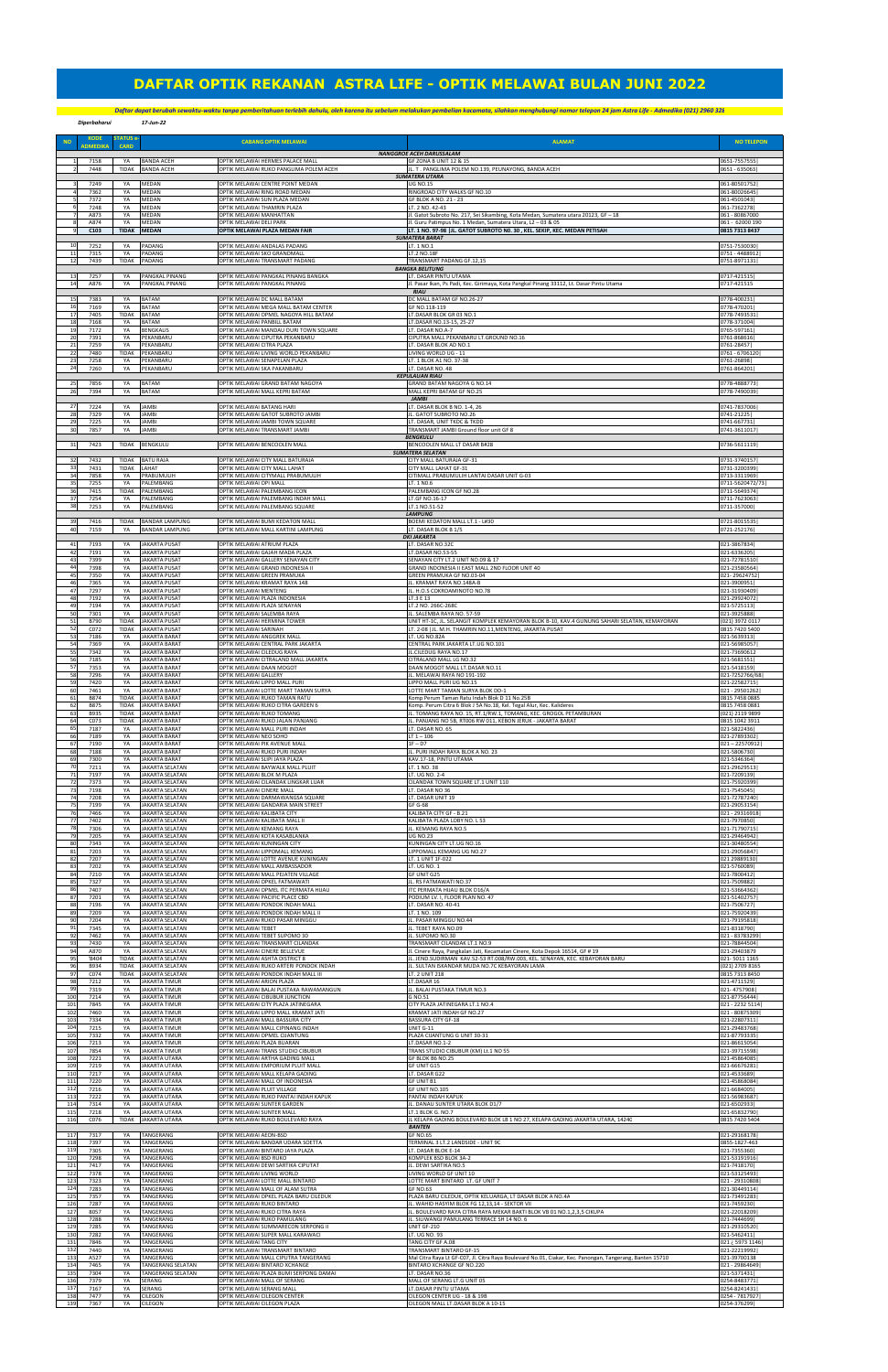| 140               | A617                 | YA                           | <b>CILEGON</b>                              | OPTIK MELAWAI TRANSMART CILEGON                                                                             | Transmart Cilegon GF No. 9, Jl. KH. Yasin Beji, Kebondalem, Kec. Purwakarta<br><b>JAWA BARAT</b>                                 | 0254-7816189                                     |
|-------------------|----------------------|------------------------------|---------------------------------------------|-------------------------------------------------------------------------------------------------------------|----------------------------------------------------------------------------------------------------------------------------------|--------------------------------------------------|
| 141               | 7170                 | YA                           | <b>BEKASI</b>                               | OPTIK MELAWAI BLU PLAZA                                                                                     | UG NO.23 & 25                                                                                                                    | 021-29085640                                     |
| 142               | 7463                 | TIDAK                        | <b>BEKASI</b>                               | OPTIK MELAWAI GRAND GALAXY PARK                                                                             | GRAND GALAXY PARK GF- D # 12                                                                                                     | 021 - 29613087                                   |
| 143               | 7464                 | YA                           | <b>BEKASI</b>                               | OPTIK MELAWAI GRAND METROPOLITAN                                                                            | GRAND METROPOLITAN UG NO.27                                                                                                      | 021 - 29579831                                   |
| 144               | 7361                 | YA                           | <b>BEKASI</b>                               | OPTIK MELAWAI JUANDA BEKASI                                                                                 | IL. HAJI JUANDA NO.98 B                                                                                                          | 021-88340252                                     |
| 145               | 7313                 | YA                           | <b>BEKASI</b>                               | OPTIK MELAWAI LIPPO CITY CIKARANG                                                                           | LT. DASAR NO.49                                                                                                                  | 021-8972541                                      |
| 146               | 7411                 | TIDAK                        | <b>BEKASI</b>                               | OPTIK MELAWAI MALL CIPUTRA CIBUBUR                                                                          | MALL CIPUTRA CIBUBUR G-16                                                                                                        | 021-29377333                                     |
| 147               | 7173                 | YA                           | <b>BEKASI</b>                               | OPTIK MELAWAI METROPOLITAN MALL                                                                             | GF NO.32-33                                                                                                                      | 021-29099633                                     |
| 148               | 7387                 | YA                           | BEKASI                                      | OPTIK MELAWAI OPKEL GRAHA INDAH PONDOK GEDE                                                                 | GRAHA PONDOK GEDE BLOK A NO.1-2                                                                                                  | 021-84995489                                     |
| 149               | 7331                 | YA                           | BEKASI                                      | OPTIK MELAWAI OPMEL MALL BEKASI                                                                             | GRAND MALL BEKASI LT.DASAR NO.1-3                                                                                                | 021-88954740                                     |
| 150               | 7360                 | YA                           | <b>BEKASI</b>                               | OPTIK MELAWAI OPMEL PONDOK GEDE MALL I                                                                      | PONDOK GEDE MALL I BLOK D NO.1 & 3                                                                                               | 021-84938474                                     |
| 151               | 7171                 | YA                           | <b>BEKASI</b>                               | OPTIK MELAWAI PLAZA CIBUBUR                                                                                 | <b>GF NO.29</b>                                                                                                                  | 021-84597265                                     |
| 152               | 7385                 | YA                           | <b>BEKASI</b>                               | OPTIK MELAWAI REVO TOWN                                                                                     | BEKASI SQUARE GF NO.130-131                                                                                                      | 021-82434796                                     |
| 153               | 7410                 | TIDAK                        | <b>BEKASI</b>                               | OPTIK MELAWAI SUMMARECON MALL BEKASI                                                                        | SUMMARECON MALL BEKASI GF-156                                                                                                    | 021-29572367                                     |
| 154               | 7456                 | YA                           | BEKASI                                      | OPTIK MELAWAI LAGOON AVENUE BEKASI                                                                          | Lagoon Avenue Lt. G - 25, Jl Chandrabhaga Kawasan Grand Kamala Lagoon, Pekayon Jaya, Bekasi Sel                                  | 021) 3576 1258                                   |
| 155               | 7852                 | YA                           | <b>BEKASI</b>                               | OPTIK MELAWAI TRANSMART JUANDA BEKASI                                                                       | TRANSMART JUANDA BEKASI GF NO.10                                                                                                 | 021-82697965                                     |
| 156               | 7426                 | YA                           | DEPOK                                       | OPTIK MELAWAI CINERE RAYA NO.20                                                                             | IL. CINERE RAYA NO.20                                                                                                            | 021-7533615                                      |
| 157               | 7183                 | YA                           | DEPOK                                       | OPTIK MELAWAI DEPOK MALL                                                                                    | LT. DASAR G 12 A                                                                                                                 | 021-77202966                                     |
| 158               | 7184                 | YA                           | <b>DEPOK</b>                                | OPTIK MELAWAI MARGO CITY                                                                                    | LT. 1 NO. 49                                                                                                                     | 021-78884681                                     |
| 159               | 7348                 | YA                           | DEPOK                                       | OPTIK MELAWAI MARGONDA DEPOK                                                                                | IL. MARGONDA RAYA NO.192                                                                                                         | 021-77212136                                     |
| 160               | 7476                 | TIDAK                        | DEPOK                                       | OPTIK MELAWAI PESONA SQUARE                                                                                 | PESONA SQUARE UG - 9                                                                                                             | 021 - 77817230                                   |
| 161               | 7182                 | YA                           | <b>EPOK</b>                                 | OPTIK MELAWAI RUKO CIBUBUR                                                                                  | L. RAYA ALTERNATIF CIBUBUR 9B                                                                                                    | 021-8448378                                      |
| 162               | '4452                | YA                           | DEPOK                                       | OPTIK MELAWAI PARK SAWANGAN DEPOK                                                                           | Jl. RAYA PARUNG - CIPUTAT No. 1 RT 6/RW 004, SERUA, KEC BOJONGSARI                                                               | 081510623840                                     |
| 163               | 7232                 | YA                           | <b>BOGOR</b>                                | OPTIK MELAWAI BOTANI SQUARE                                                                                 | LT. DASAR UNIT G NO. 81B                                                                                                         | 0251-8400801                                     |
| 164               | 7413                 | TIDAK                        | <b>BOGOR</b>                                | OPTIK MELAWAI CIBINONG CITY MALL                                                                            | CIBINONG CITY MALL G-0240                                                                                                        | 0531-2065117                                     |
| 165               | 7174                 | YA                           | 3OGOR                                       | OPTIK MELAWAI LOKASARI                                                                                      | LT. DASAR NO.G-36                                                                                                                | 0251-8362923                                     |
| 166               | 7375                 | YA                           | <b>BOGOR</b>                                | OPTIK MELAWAI METROPOLITAN CILEUNGSI                                                                        | METROPOLITAN CILEUNGSI GF NO.32-33                                                                                               | 021-29099633                                     |
| 167               | 7479                 | TIDAK                        | <b>BOGOR</b>                                | OPTIK MELAWAI TRANSMART BOGOR                                                                               | TRANSMART YASMIN GF - 16                                                                                                         | 0251 - 7595197                                   |
| 168               | B873                 | TIDAK                        | <b>BOGOR</b>                                | OPTIK MELAWAI RUKO KOTA WISATA CIBUBUR                                                                      | II. Raya Kota Wisata Blok SHC 1 No. 10, Gn Putri, Ciangsana                                                                      | 021) 8494 2246                                   |
| 169               | A871                 | YA                           | <b>BOGOR</b>                                | OPTIK MELAWAI BOXIES 123                                                                                    | Jl. Raya Tajur, Kec. Bogor Timur, Kota Bogor, Jawa Barat 16141, Lt. 1 No.11B                                                     | 0251-8396 960                                    |
| 170               | A615                 | YA                           | <b>BOGOR</b>                                | OPTIK MELAWAI AEON MALL SENTUL CITY                                                                         | AEON Mall Sentul City GF - G57, Jl. MH. Thamrin, Citaringgul, Kec. Babakan Madang                                                | 021-87966340                                     |
| 171<br>172<br>173 | 7396<br>7228<br>7433 | YA<br>YA<br>TIDAK            | CIKAMPEK<br>KARAWANG<br>KARAWANG            | OPTIK MELAWAI CIKAMPEK MALL<br>OPTIK MELAWAI FESTIVE WALK                                                   | MALL CIKAMPEK LT.DASAR BLOK C NO.133-135<br>LT. GF-A19                                                                           | 0264-304501<br>0267-8643792<br>0267-8407605      |
| 174<br>175        | 7176<br>7177         | YA<br>YA                     | <b>CIREBON</b><br><b>CIREBON</b>            | OPTIK MELAWAI RESINDA PARK MALL<br>OPTIK MELAWAI CIREBON SUPERBLOK<br>OPTIK MELAWAI GRAGE MALL CIREBON      | RESINDA PARK MALL LT.1 1-F1 NO.29<br><b>GF NO.40</b><br>LT. DASAR NO.L104-105                                                    | 0231-8291044<br>0231-242672                      |
| 176               | 7178                 | YA                           | CIREBON                                     | OPTIK MELAWAI GRAGE MALL II CIREBON                                                                         | <b>UNIT R1-10</b>                                                                                                                | 0231-8332608                                     |
| 177               | 7324                 | YA                           | CIREBON                                     | OPTIK MELAWAI OPMEL CIREBON                                                                                 | IL. KARANG GETAS BLOK C NO.8                                                                                                     | 0231-232267                                      |
| 178               | 7404                 | TIDAK                        | SUKABUMI                                    | OPTIK MELAWAI CITIMALL SUKABUMI                                                                             | SUKABUMI SUPERMALL LT.DASAR NO.B 7A                                                                                              | 0266-232835                                      |
| 179               | 7290                 | YA                           | TASIKMALAYA                                 | OPTIK MELAWAI MAYASARI PLAZA                                                                                | LT DASAR BLOK C NO. 01                                                                                                           | 0265-2316161                                     |
| 180               | 7289                 | YA                           | TASIKMALAYA                                 | OPTIK MELAWAI PLAZA ASIA                                                                                    | LT. LOWER GROUND UNIT 06                                                                                                         | 0265-2352166                                     |
| 181               | 7855                 | YA                           | TASIKMALAYA                                 | OPTIK MELAWAI TRANSMART TASIKMALAYA                                                                         | TRANSMART TASIKMALAYA GF-10                                                                                                      | 0265-52307027                                    |
| 182               | 7165                 | YA                           | BANDUNG                                     | OPTIK MELAWAI BANDUNG FESTIVAL CITY                                                                         | LT.GF NO.22                                                                                                                      | 022-6128716                                      |
| 183               | 7160                 | YA                           | BANDUNG                                     | OPTIK MELAWAI BANDUNG INDAH PLAZA                                                                           | LT.1 NO.52-53                                                                                                                    | 022-4203257                                      |
| 184               | 7355                 | YA                           | BANDUNG                                     | OPTIK MELAWAI BUAH BATU                                                                                     | IL. BUAH BATU NO.169 B                                                                                                           | 022-7311601                                      |
| 185               | 7349                 | YA                           | <b>BANDUNG</b>                              | OPTIK MELAWAI DAGO                                                                                          | JL. JUANDA 7 & 9, DAGO                                                                                                           | 022-4222892                                      |
| 186               | 7346                 | YA                           | BANDUNG                                     | OPTIK MELAWAI KOMPLEK BORMA ANTAPANI                                                                        | L. TERUSAN JAKARTA NO. 53C                                                                                                       | 022-7206193                                      |
| 187               | 7337                 | YA                           | BANDUNG                                     | OPTIK MELAWAI KOPO BANDUNG                                                                                  | KOMP. RUKO KOPO MAS BLOK B NO.9                                                                                                  | 022-5430393                                      |
| 188               | 7336                 | YA                           | BANDUNG                                     | OPTIK MELAWAI LENGKONG                                                                                      | IL. LENGKONG BESAR III B                                                                                                         | 022-4207997                                      |
| 189               | 7354                 | YA                           | BANDUNG                                     | OPTIK MELAWAI MALL 23 PASCAL                                                                                | MALL PASKAL 23 LT.L1-50                                                                                                          | 022-20569559                                     |
| 190               | 7299                 | YA                           | BANDUNG                                     | OPTIK MELAWAI MTC BDG                                                                                       | LT. GF BLOK A1 NO 52,53,55,56                                                                                                    | 022-7538454                                      |
| 191               | 7376                 | YA                           | BANDUNG                                     | OPTIK MELAWAI OPMEL CIHAMPELAS WALK                                                                         | CIHAMPELAS WALK LT.DASAR L12                                                                                                     | 022-2061086                                      |
| 192               | 7422                 | TIDAK                        | <b>BANDUNG</b>                              | OPTIK MELAWAI PARIS VAN JAVA                                                                                | PARIS VAN JAVA GL-A-06B                                                                                                          | 022-82063733                                     |
| 193               | 7164                 | YA                           | BANDUNG                                     | OPTIK MELAWAI PASIR KALIKI                                                                                  | GF-D2                                                                                                                            | 022-6005463                                      |
| 194               | 7307                 | YA                           | <b>BANDUNG</b>                              | OPTIK MELAWAI SUKAJADI BANDUNG                                                                              | IL. SUKAJADI NO.152 F                                                                                                            | 022-2036306                                      |
| 195<br>196<br>197 | 7322<br>7347         | YA<br>YA<br><b>TIDAK</b>     | BANDUNG<br>BANDUNG                          | OPTIK MELAWAI SUNDA BANDUNG<br>OPTIK MELAWAI TRANS STUDIO MALL BANDUNG<br>OPTIK MELAWAI TRANSMART BUAH BATU | SUNDA BANDUNG<br>TRANS STUDIO MALL BANDUNG LT.DASAR B018 & B020                                                                  | 022-4201184<br>022-91091163                      |
| 198<br>199        | 7435<br>7451<br>C104 | <b>TIDAK</b><br><b>TIDAK</b> | BANDUNG<br><b>BANDUNG</b><br><b>BANDUNG</b> | OPTIK MELAWAI UBERTOS<br>OPTIK MELAWAI MEKARWANGI                                                           | TRANSMART BUAH BATU GF.26-27<br>UBERTOS GF - 25<br>JL. MEKAR UTAMA NO.66, MEKARWANGI, BOJONGLOA KIDUL                            | 022-86012950<br>022 - 63732275<br>0815 1042 3910 |
| 200               | 7892                 | YA                           | SEMARANG                                    | OPTIK MELAWAI CITRALAND MALL SEMARANG                                                                       | <b>JAWA TENGAH</b><br>CITRALAND MALL SEMARANG LT. DASAR NO.61-62,JL. SIMPANG LIMA NO.1                                           | 024-8318737                                      |
| 201               | 7267                 | YA                           | SEMARANG                                    | OPTIK MELAWAI DUTA PERTIWI MALL                                                                             | GF BLOK KJ-8 NO. 1                                                                                                               | 024-86578044                                     |
| 202               | 7311                 | YA                           | SEMARANG                                    | OPTIK MELAWAI GAJAH MADA                                                                                    | JL. GAJAH MADA NO.13                                                                                                             | 024-3552932                                      |
| 203               | 7266                 | YA                           | SEMARANG                                    | OPTIK MELAWAI GRAND PARAGON SEMARANG                                                                        | <b>UNIT L1.04</b>                                                                                                                | 024-86579075                                     |
| 204               | 7481                 | <b>TIDAK</b>                 | SEMARANG                                    | OPTIK MELAWAI JAVA SUPERMALL                                                                                | JAVA SUPERMALL LT.1 NO.104                                                                                                       | 024 - 8410028                                    |
| 205<br>206        | 7269<br>7441<br>A635 | YA<br>TIDAK                  | SEMARANG<br>SEMARANG                        | OPTIK MELAWAI SIMPANG LIMA PLAZA<br>OPTIK MELAWAI TRANSMART SRONDOL<br>OPTIK MELAWAI TRANSMART MAJAPAHIT    | LT. 1 NO.101<br>TRANSMART SRONDOL GF-9                                                                                           | 024-8452683<br>024-76404022                      |
| 207<br>208<br>209 | 7312<br>7274         | <b>TIDAK</b><br>YA<br>YA     | SEMARANG<br>SOLO<br>SOLO                    | OPTIK MELAWAI GATOT SUBROTO SOLO<br>OPTIK MELAWAI SOLO SQUARE                                               | Transmart Majapahit GF -11, Jl. Brigjen Sudiarto No. 761, Plamongan Sari, Kec. Pedurungan<br>IL. GATOT SUBROTO NO.70<br>GF 52-56 | 024 - 8600 5226<br>0271-645844<br>0271-7651502   |
| 210               | 7389                 | YA                           | SOLO                                        | OPTIK MELAWAI SUTAN SYAHRIR SOLO                                                                            | IL. SUTAN SYAHRIR NO.2                                                                                                           | 0271-656856                                      |
| 211               | 7409                 | TIDAK                        | SOLO                                        | OPTIK MELAWAI THE PARK SOLO                                                                                 | THE PARK SOLO LT.1 F#50                                                                                                          | 0271-7891225                                     |
| 212               | 7359                 | YA                           | PURWOKERTO                                  | OPTIK MELAWAI RITA SUPERMALL PURWOKERTO                                                                     | RITA SUPERMALL GF-42                                                                                                             | 0281-6841918                                     |
| 213               | 7359                 | YA                           | PEKALONGAN                                  | OPTIK MELAWAI TRANSMART PEKALONGAN                                                                          | OPTIK MELAWAI TRANSMART PEKALONGAN GROUND FLOOR UNIT GF 18                                                                       | 0285) 432973                                     |
| 214               | 7233                 | YA                           | KUDUS                                       | OPTIK MELAWAI KUDUS EXTENTION MALL                                                                          | GF NO. 07-08                                                                                                                     | 0291-4254656                                     |
| 215               | 7338                 | YA                           | KUDUS                                       | OPTIK MELAWAI RUKO A.YANI KUDUS                                                                             | IL. JENDRAL A.YANI NO.22                                                                                                         | 0291-432628                                      |
| 216               | 7358                 | YA                           | SUKOHARJO                                   | OPTIK MELAWAI HARTONO MALL                                                                                  | HARTONO MALL GF NO.C-06                                                                                                          | 0271-7890906                                     |
| 217               | 7371                 | YA                           | <b>TEGAL</b>                                | OPTIK MELAWAI PASIFIK MALL SRI RATU                                                                         | PASIFIK MALL SRI RATU GF NO.1-2                                                                                                  | 0283-352251                                      |
| 218<br>219        | 7380<br>7393         | YA<br>YA                     | <b>TEGAL</b><br>YOGYAKARTA                  | OPTIK MELAWAI TRANSMART TEGAL<br>OPTIK MELAWAI AMBARUKMO YOGYA                                              | TRANSMART TEGAL GF-09<br><b>DAERAH ISTIMEWA YOGYAKARTA</b><br>AMBARUKMO PLAZA GF NO.B28-29                                       | 0283-4533182<br>0274-4331136                     |
| 220               | 7294                 | YA                           | YOGYAKARTA                                  | OPTIK MELAWAI HARTONO MALL JOGJA                                                                            | <b>GF NO.11</b>                                                                                                                  | 0274-2924097                                     |
| 221               | 7325                 | YA                           | YOGYAKARTA                                  | OPTIK MELAWAI JL. SOLO YOGYAKARTA                                                                           | IL. URIP SUMOHARJO NO.29                                                                                                         | 0274-560182                                      |
| 222               | 7292                 | YA                           | YOGYAKARTA                                  | OPTIK MELAWAI MALIOBORO MALL                                                                                | LT. 1 NO. 15-16                                                                                                                  | 0274-589490                                      |
| 223               | 7295                 | YA                           | YOGYAKARTA                                  | OPTIK MELAWAI YOGYA CITY MALL                                                                               | <b>UG NO.35</b>                                                                                                                  | 0274-6429231                                     |
| 224               | C075                 | <b>TIDAK</b>                 | YOGYAKARTA                                  | OPTIK MELAWAI RUKO KALIURANG                                                                                | JL . KALIURANG KM 5 / CT III NOMOR 8, DESA CATUR TUNGGAL, KEC DEPOK KABUPATEN SLEMAN YOGYA, 55281<br><b>JAWA TIMUR</b>           | 0815 1042 3917                                   |
| 225               | 7356                 | YA                           | SURABAYA                                    | OPTIK MELAWAI CITY OF TOMORROW                                                                              | LT. DASAR L12                                                                                                                    | 031-58251021                                     |
| 226               | 7275                 | YA                           | <b>SURABAYA</b>                             | OPTIK MELAWAI DELTA PLAZA                                                                                   | LT.1 UNIT NO.3,4,5                                                                                                               | 031-5314333                                      |
| 227               | 7277                 | YA                           | <b>SURABAYA</b>                             | OPTIK MELAWAI GALAXI MALL SURABAYA                                                                          | LT. 1 NO. 103-104                                                                                                                | 031-5937376                                      |
| 228               | 7384                 | YA                           | <b>SURABAYA</b>                             | OPTIK MELAWAI GRAND CITY SURABAYA                                                                           | GRAND CITY LT.1 NO.36                                                                                                            | 031-52405789                                     |
| 229               | 7377                 | YA                           | SURABAYA                                    | OPTIK MELAWAI JEMURSARI SURABAYA                                                                            | IL. JEMUR SARI NO.90                                                                                                             | 031-8415116                                      |
| 230               | 7309                 | YA                           | SURABAYA                                    | OPTIK MELAWAI KERTAJAYA SURABAYA                                                                            | JL. KERTAJAYA NO.141 B-C                                                                                                         | 031-5032242                                      |
| 231               | 7408                 | <b>TIDAK</b>                 | SURABAYA                                    | OPTIK MELAWAI MALL CIPUTRA WORLD SBY                                                                        | CIPUTRA WORLD SBY LT.1 UNIT 65-66A                                                                                               | 031-51200050                                     |
| 232               | 7281                 | YA                           | SURABAYA                                    | OPTIK MELAWAI MASPION                                                                                       | LT DASAR NO.G-15                                                                                                                 | 031-8477615                                      |
| 233               | 7351                 | YA                           | SURABAYA                                    | OPTIK MELAWAI MLW SUPERMALL SBY                                                                             | SUPERMALL GF-026                                                                                                                 | 031-7390013                                      |
| 234               | 7406                 | <b>TIDAK</b>                 | SURABAYA                                    | OPTIK MELAWAI OPMEL ROYAL PLAZA                                                                             | ROYAL PLAZA LT.GROUND BLOK C2 NO.1,2,3,31                                                                                        | 031-8271606                                      |
| 235               | 7278                 | YA                           | <b>SURABAYA</b>                             | OPTIK MELAWAI RUKO BRATANGMINANGUN                                                                          | IL. BRATANG BINANGUN RMI BLOK D NO.7                                                                                             | 031-5043907                                      |
| 236               | 7180                 | YA                           | SURABAYA                                    | OPTIK MELAWAI RUKO DIPONEGORO                                                                               | L. RAYA DIPONEGORO NO. 186 A                                                                                                     | 031-5631465                                      |
| 237               | 7280                 | YA                           | SURABAYA                                    | OPTIK MELAWAI RUKO H.R MUHAMMAD                                                                             | L. HR MUHAMMAD NO.116A                                                                                                           | 031-7345911                                      |
| 238               | 7279                 | YA                           | <b>SURABAYA</b>                             | OPTIK MELAWAI RUKO MULYOSARI                                                                                | IL. MULYOSARI BLOK PFF NO. 76H-J                                                                                                 | 031-5937760                                      |
| 239               | 7335                 | YA                           | SURABAYA                                    | OPTIK MELAWAI TRANSMART RUNGKUT                                                                             | TRANSMART RUNGKUT GF 11-12                                                                                                       | 031-87855403                                     |
| 240               | 7352                 | YA                           | SURABAYA                                    | OPTIK MELAWAI TUNJUNGAN PLAZA 4                                                                             | TUNJUNGAN PLAZA 4 LT.3 NO.53-56                                                                                                  | 031-5342006                                      |
| 241               | 7276                 | YA                           | <b>SURABAYA</b>                             | OPTIK MELAWAI TUNJUNGAN PLAZA III                                                                           | LT.1 UNIT 1.55                                                                                                                   | 031-5319210                                      |
| 242               | A875                 | YA                           | SURABAYA                                    | OPTIK MELAWAI BASUKI RAHMAT                                                                                 | I. Basuki Rachmat No.143-145, RT.02 RW.09, Embong, Kaliasin, Genteng, Surabaya                                                   | 031 - 9924 9350                                  |
| 243               | 7243                 | YA                           | MALANG                                      | OPTIK MELAWAI ARAYA MALL MALANG                                                                             | LT. DASAR NO.I14-I15                                                                                                             | 0341-409325                                      |
| 244               | 7244                 | YA                           | MALANG                                      | OPTIK MELAWAI MALANG TOWN SQUARE                                                                            | GF BLOK GS 39 NO. 1-3, 5-7                                                                                                       | 0341-559211                                      |
| 245               | 7242                 | YA                           | MALANG                                      | OPTIK MELAWAI OLYMPIC MALL MALANG                                                                           | GROUND FLOOR NO. 8-10, 18-20                                                                                                     | 0341-363110                                      |
| 246               | 7851                 | YA                           | MALANG                                      | OPTIK MELAWAI TRANSMART MX MALL MALANG                                                                      | TRANSMART MX MALL MALANG GF NO 9                                                                                                 | 0341-502 6132                                    |
| 247               | 7308                 | YA                           | MALANG                                      | OPTIK MELAWAI WIRYOPRANOTO                                                                                  | IL. SUKARJO WIRYOPRANOTO NO.2-2A                                                                                                 | 0341-368591                                      |
| 248               | 7272                 | YA                           | SIDOARJO                                    | OPTIK MELAWAI MALL SUN CITY SIDOARJO                                                                        | LT. 1 NO. A 34                                                                                                                   | 031-8071025                                      |
| 249               | 7271                 | YA                           | SIDOARJO                                    | OPTIK MELAWAI RUKO ACHMAD YANI                                                                              | IL. AHMAD YANI NO.40E-F                                                                                                          | 031-8929364                                      |
| 250               | 7458                 | TIDAK                        | SIDOARJO                                    | OPTIK MELAWAI TRANSMART SIDOARJO                                                                            | TRANSMART SIDOARJO GF - 19                                                                                                       | 031 - 99709931                                   |
| 251               | 7251                 | YA                           | MOJOKERTO                                   | OPTIK MELAWAI SUNRISE MALL                                                                                  | $GF - 12$                                                                                                                        | 0321-5283185                                     |
| 252               | 7229                 | YA                           | <b>KEDIRI</b>                               | OPTIK MELAWAI KEDIRI TOWN SQUARE                                                                            | GF NO. 11                                                                                                                        | 0354-673840                                      |
| 253               | 7392                 | YA                           | <b>EMBER</b>                                | OPTIK MELAWAI JEMBER RUKO                                                                                   | IL. DIPONEGORO NO.16 JEMBER                                                                                                      | 0331-426515                                      |
| 254               | 7444                 | TIDAK                        | <b>EMBER</b>                                | OPTIK MELAWAI LIPPO PLAZA JEMBER                                                                            | LIPPO PLAZA JEMBER GF - 02                                                                                                       | 0331-8450702                                     |
| 255               | 7226                 | YA                           | <b>EMBER</b>                                | OPTIK MELAWAI ROXY SQUARE JEMBER                                                                            | LT DASAR NO.36                                                                                                                   | 0331-412943                                      |
| 256               | 7400                 | YA                           | <b>GRESIK</b>                               | OPTIK MELAWAI HYPERMART GRESIK                                                                              | IL. VETERAN KOMPLEK PLAZA MATAHARI GRESIK                                                                                        | 031-3991143                                      |
| 257               | 7236                 | YA                           | MADIUN                                      | OPTIK MELAWAI MADIUN PLAZA                                                                                  | LT. I NO. 5-6                                                                                                                    | 0351-467490                                      |
| 258<br>259        | 7414<br>7179         | <b>TIDAK</b><br>YA           | <b>MADIUN</b><br>DENPASAR                   | OPTIK MELAWAI SUNCITY FESTIVAL MALL<br>OPTIK MELAWAI BALI COLLECTION NUSA DUA                               | SUNCITY FESTIVAL MALL GF-B # 29-30<br><b>BALI</b><br><b>BLOK B NO.4</b>                                                          | 0351-4472160<br>0361-772285                      |
| 260               | 7403                 | YA                           | DENPASAR                                    | OPTIK MELAWAI BEACHWALK BALI                                                                                | BEACHWALK LEVEL 2 NO.A-6 MOVE TO UNIT L2 NO.A-3A                                                                                 | 0361-8464904                                     |
| 261               | 7181                 | YA                           | DENPASAR                                    | OPTIK MELAWAI GALERIA MALL BALI                                                                             | LT.2 UNIT 2A NO.31                                                                                                               | 0361-767047                                      |
| 262               | 7344                 | YA                           | DENPASAR                                    | OPTIK MELAWAI GATOT SUBROTO DENPASAR                                                                        | L. GATOT SUBROTO NO.314                                                                                                          | 0361-425345                                      |
| 263               | 7848                 | YA                           | <b>JIMBARAN</b>                             | OPTIK MELAWAI JIMBARAN SIDE WALK                                                                            | <b>IIMBARAN SIDE WALK GF NO.11</b>                                                                                               | 0361 - 4466 252                                  |
| 264               | 7434                 | YA                           | DENPASAR                                    | OPTIK MELAWAI LEVEL 21 MALL                                                                                 | LEVEL 21 MALL UG-23                                                                                                              | 0361-3021213                                     |
| 265               | 7310                 | YA                           | <b>DENPASAR</b>                             | OPTIK MELAWAI MEGAH DIPONEGORO                                                                              | PERTOKOAN DIPONEGORO MEGAH BLOK A NO.4                                                                                           | 0361-221972                                      |
| 266               | 7853                 | YA                           | DENPASAR                                    | OPTIK MELAWAI TRANS STUDIO BALI                                                                             | TRANS STUDIO BALI Lt.1 NO.18                                                                                                     | 0361 - 16207068                                  |
| 267               | 7366                 | YA                           | DENPASAR                                    | OPTIK MELAWAI UDAYANA                                                                                       | KOMPLEK UDAYANA NO.21 B                                                                                                          | 0361-254282                                      |
| 268<br>269        | 7247                 | YA<br>YA                     | <b>MATARAM</b><br><b>MATARAM</b>            | OPTIK MELAWAI LOMBOK EPICENTRUM MALL<br>OPTIK MELAWAI LOMBOK MALL                                           | <b>NUSA TENGGARA BARAT</b><br><b>GF NO.57</b><br>LT. DASAR BLOK L                                                                | 0370-6172085                                     |
| 270               | 7246<br>7234         | YA                           | <b>KUPANG</b>                               | OPTIK MELAWAI LIPPO PLAZA KUPANG                                                                            | <b>NUSA TENGGARA TIMUR</b><br>GF UNIT 01                                                                                         | 0370-629884<br>0380-8439043                      |
| 271               | 7318                 | YA                           | <b>KETAPANG</b>                             | OPTIK MELAWAI CITIMALL KETAPANG                                                                             | <b>KALIMANTAN BARAT</b><br>G-0006                                                                                                | 0534-3030380                                     |
| 272               | 7341                 | YA                           | PONTIANAK                                   | OPTIK MELAWAI JL. GAJAH MADA PONTIANAK                                                                      | GAJAH MADA NO.90                                                                                                                 | 0561-741188                                      |
| 273               | 7388                 | YA                           | PONTIANAK                                   | OPTIK MELAWAI MEGA MALL PONTIANAK                                                                           | MEGA MALL LT.DASAR AG-25                                                                                                         | 0561-761312                                      |
| 274               | 7401                 | <b>TiDAK</b>                 | BANJARMASIN                                 | OPTIK MELAWAI DUTA MALL BANJARMASIN                                                                         | <b>KALIMANTAN SELATAN</b><br>DUTA MALL BANJARMASIN LT.1 NO.47                                                                    | 0511-3264979                                     |
| 275               | 7316                 | YA                           | BANJARMASIN                                 | OPTIK MELAWAI JL PGR SAMUDERA                                                                               | JL. PANGERAN SAMUDRA NO.17B                                                                                                      | 0511-3365918                                     |
| 276               | 7166                 | YA                           | BANJARBARU                                  | OPTIK MELAWAI Q MALL BANJARBARU                                                                             | <b>GF NO.36</b>                                                                                                                  | 0511-4770065                                     |
| 277<br>278        | 7339<br>7421         | YA<br><b>TIDAK</b>           | <b>KUALA KAPUAS</b><br>SAMPIT               | OPTIK MELAWAI BORNEO MALL KAPUAS<br>OPTIK MELAWAI CITIMALL SAMPIT                                           | <b>KALIMANTAN TENGAH</b><br>BORNEO CITY KUALA KAPUAS GF - 0230<br>BORNEO MALL SAMPIT G-0240                                      | 0513-2021133<br>0531-2065117                     |
| 279               | 7386                 | YA                           | PALANGKARAYA                                | OPTIK MELAWAI MEGA TOP PALANGKARAYA                                                                         | MEGA TOP LT.DASAR NO.57<br><b>KALIMANTAN TIMUR</b>                                                                               | 0536-3229369                                     |
| 280               | 7156                 | YA                           | BALIKPAPAN                                  | OPTIK MELAWAI EWALK BALIKPAPAN SUPERBLOK MALL                                                               | <b>GF NO.32</b>                                                                                                                  | 0542-7213665                                     |
| 281               | 7429                 | <b>TIDAK</b>                 | <b>BALIKPAPAN</b>                           | OPTIK MELAWAI PENTACITY BALIKPAPAN                                                                          | PENTACITY BALIKPAPAN UPPER GROUND NO.56                                                                                          | 0542-8520643                                     |
| 282               | 7363                 | YA                           | BALIKPAPAN                                  | OPTIK MELAWAI RUKO A.YANI BALIKPAPAN                                                                        | JL. AHMAD YANI NO.100                                                                                                            | 0542-421330                                      |
| 28                | 7155                 | YA                           | <b>BALIKPAPAN</b>                           | OPTIK MELAWAI THE PLAZA BALIKPAPAN                                                                          | LT. DASAR NO.5 (PINTU UTAMA)                                                                                                     | 0542-424177                                      |
| 284               | 7265                 | YA                           | SAMARINDA                                   | OPTIK MELAWAI BIG MALL                                                                                      | LT.1 NO.66                                                                                                                       | 0541-6294774                                     |
| 285               | 7263                 | YA                           | SAMARINDA                                   | OPTIK MELAWAI MAL LEMBUSWANA                                                                                | <b>BLOK   NO.1-2</b>                                                                                                             | 0541-206645                                      |
| 286<br>287        | 7326<br>7262         | YA<br>YA                     | SAMARINDA<br>SAMARINDA                      | OPTIK MELAWAI MESRA INDAH PLAZA<br>OPTIK MELAWAI PLAZA MULIA SAMARINDA                                      | MALL MESRA INDAH LT. 2 NO. 202-203<br>GF NO.28-29<br><b>SULAWESI UTARA</b>                                                       | 0541-748358<br>0541-7770852                      |
|                   | 7328                 | YA                           | <b>MANADO</b><br><b>MANADO</b>              | OPTIK MELAWAI MANADO TOWN SQUARE III<br>OPTIK MELAWAI MEGA MALL MANADO                                      | MANADO TOWN SQUARE 3 GF-09<br><b>GF NO.35</b>                                                                                    | 0431-8890899<br>0431-879609                      |
| 288<br>289        | 7245                 | YA                           |                                             |                                                                                                             |                                                                                                                                  |                                                  |